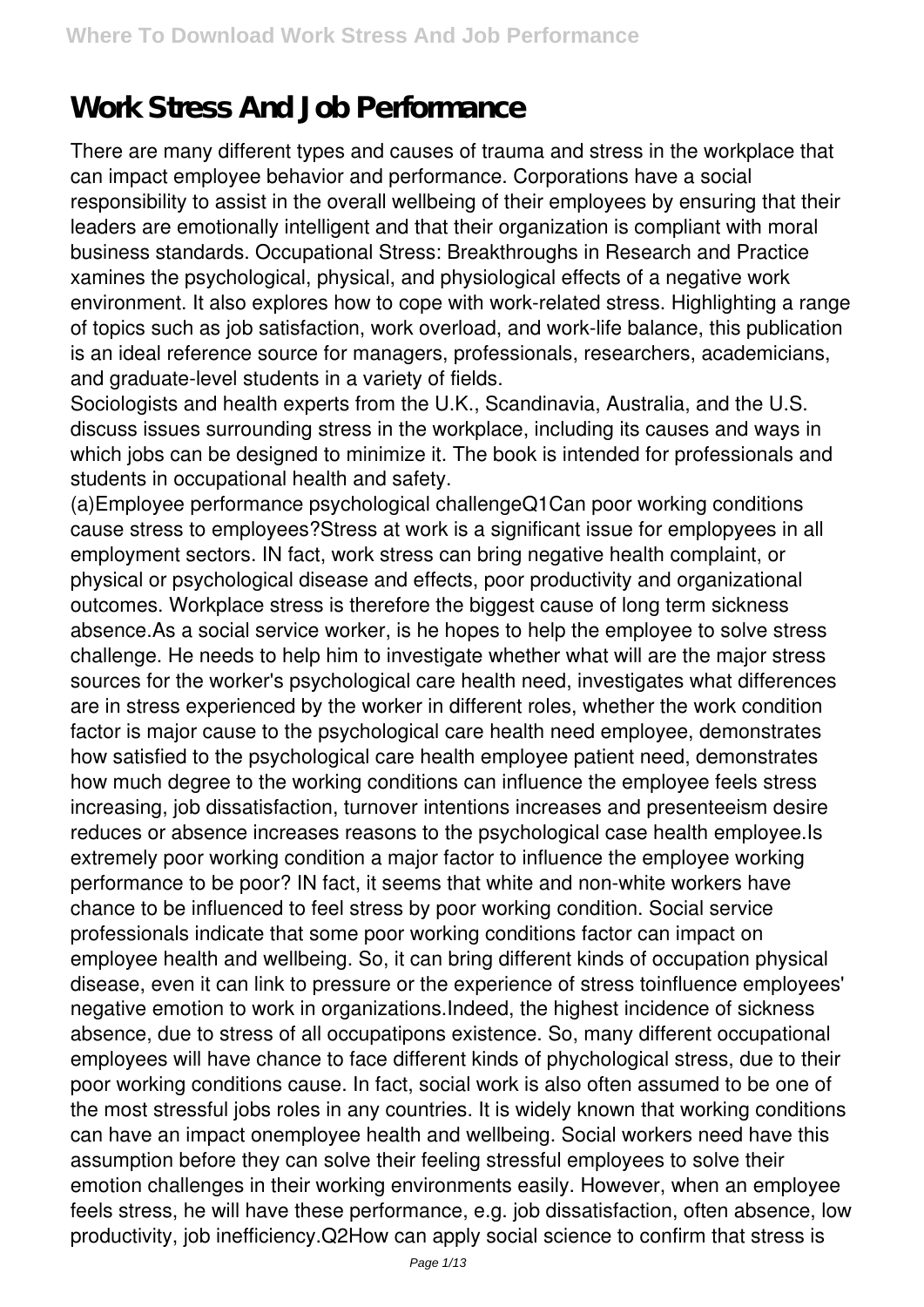the main factor may cause any one organization'sturnover increases?The methods that one social worker can apply to investigate whether what factors cause the employee feels stress and the degrees of his stress. The social worker can apply these method to evaluate the different degree to influence his major stressful source, these methods may include such as : the employee demands how much work an individual has to do, both quantitative ( amount of work) and qualitative ( complexity of work) control. It refers to the amount of say that an individualhas over his job, including the decision making managerial support relates to the amount of support which is offered by management within the organization, peer support, is the amount of support which is offered by peers and colleagues at work, working relationships, means to do with the amount of unacceptable behaviors from others in the workplace, such asconflict between staff role, how much individual understans his role in the organization and ensuring that there are no conflicts within his role change, how well change is communicated within an organization.

How to Reduce Workplace Conflict and Stress will help executives, supervisors, and managers-and the people that work for them-protect pride, profit and productivity from these disabling emotions. Protect your career and workplace from the hidden costs of workplace tension and hostility. With How to Reduce Workplace Conflict and Stress, you will learn how to: a- handle the daily onslaught of frustration without losing momentum, mood or confidence; b- avoid the conflict and cynicism that drains profits, resources, and relationships; c- discover why anger makes people irrational, lonely, and depressed and how to quickly calm agitated colleagues and customers; d- experience the fiscal and personal benefits of being "hard on the problem and soft on the people;" e- replace bitterness about the past with shared responsibility for the future; and fcreate a blame-resistant, emotionally resilient workforce. -- Description from http://www.readprint.com (Oct. 5, 2011).

Well-being and Performance at Work

?????????????=Research of Job Stress in China's Banking Industry:??

Ask a Manager

Moderating by Social Support

A Global Perspective

An Examination of the Five-factor Model of Personality, Polychronicity and Role **Overload** 

A great deal of research has been conducted on the individual differences that predict job performance. However, less research has focused on the individual differences that may better equip employees to deal with stress-inducing situations. The current study explored the effects of polychronicity on job performance and job satisfaction. Polychronicity refers to an individual's preference for engaging in multiple tasks simultaneously, as well as the belief that this preference is the best way to get things accomplished. The current study also examined the effects of an individual's polychronicity on their interpretation of the stressor role overload, and how this impacts job performance. When individuals become overwhelmed by their work demands and feel as if they do not have the resources to deal with them, they experience role overload. The challenge-hindrance stressors framework suggests that an individual's interpretation of a stressor as either a challenge or a hindrance influences whether that stressor will have a negative or positive effect on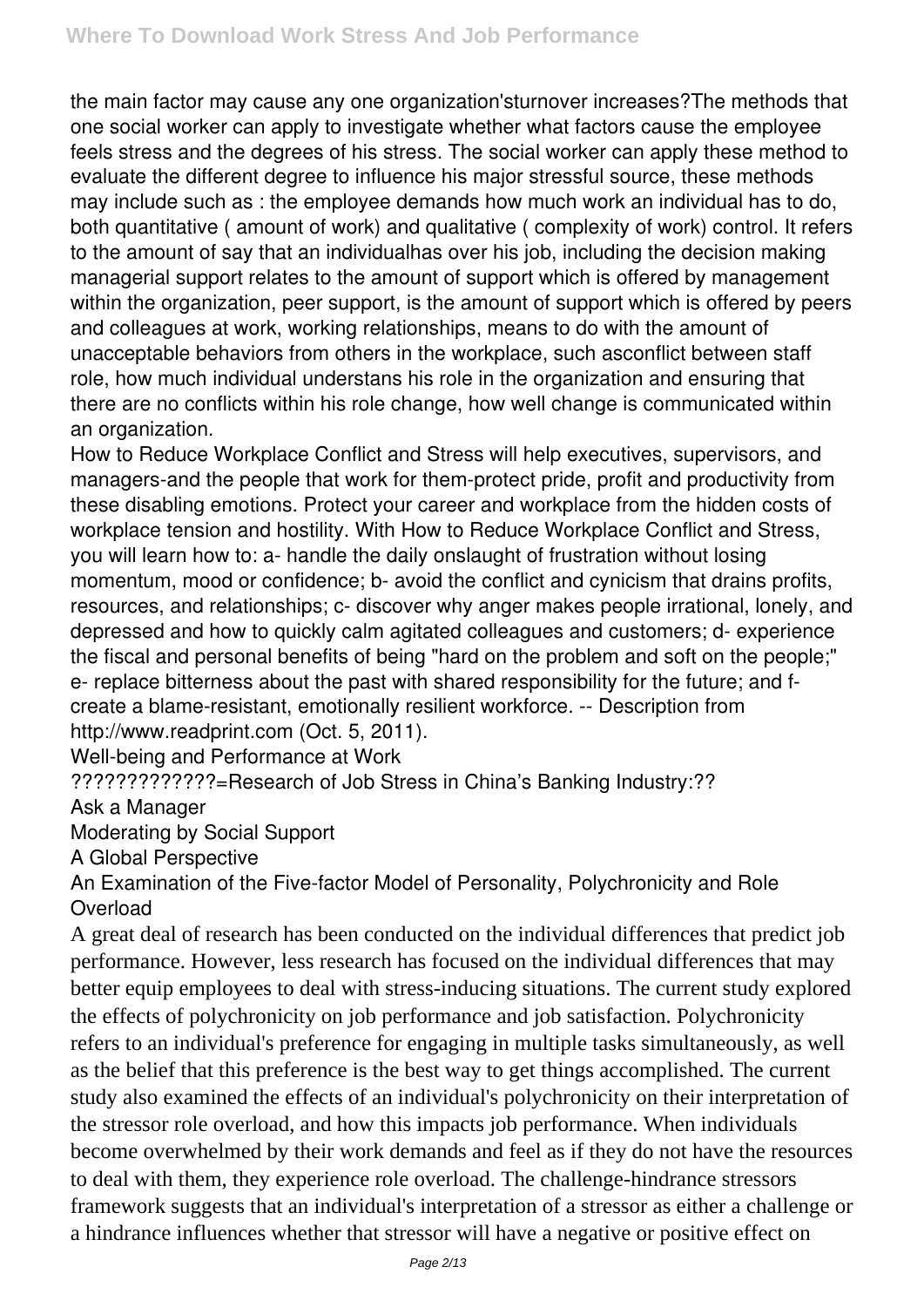## **Where To Download Work Stress And Job Performance**

their work. Individuals with more polychronic orientations may be more predisposed to interpret a stressor such as role overload in a more positive way, as a challenge. Researchers have suggested that individuals with more polychronic tendencies may be less likely to feel the stress of role overload. Such individuals may consequently also experience more job satisfaction as a result. The current study investigated the effects an individual's polychronic orientation has towards alleviating workplace stress and increasing job satisfaction and job performance. Thus, the purpose of this paper is to extend the research on employee characteristics such as polychronicity and the Big Five personality dimensions within a stressful environment. The current study utilized an online questionnaire through the Amazon Mechanical Turk service (MTurk). The sample for the present study was drawn from a diverse worker pool consisting of 100,000 users from over 100 different countries. The final sample size was 194 participants who completed the posted survey and received monetary compensation of \$0.50. Correlations were used to explore relationships between the Big Five traits and job performance as well as the relationships between demographic variables and the variables of interest. Hierarchical regression analyses were used to test for the moderating effects of role overload on the polychronicity-job performance relationship and the polychronicity-job satisfaction relationship. The results indicated that polychronicity was significantly and positively related to job performance, job satisfaction, and role overload. Polychronicity was also found to be significantly positively related to Neuroticism. Exploratory analyses revealed that role overload moderated the relationship between polychronicity and subjective stress, and that polychronicity significantly accounted for variance in job satisfaction and job performance over and above the Big Five personality dimensions of Conscientiousness, Extraversion, and Neuroticism. The findings in this study have practical implications for management's motivational tactics and selection procedures. Future research could include an assessment of whether individuals are interpreting their stress as either a challenge or a hindrance, and it could include an assessment of other stressors that role overload is commonly paired with such as role ambiguity and role conflict.

Life Stress, Work Stress, and Job PerformanceDoes Conscientiousness Make a Difference?

This book integrates the growing clinical research evidence related to the emerging transdisciplinary field of occupational health and wellness. It includes a wide range of important topics, ranging from current conceptual approaches to health and wellness in the workplace, to common problems in the workplace such as presenteeism/abstenteeism, common illnesses, job-related burnout, to prevention and intervention methods. It consists of five major parts. Part I, "Introduction and Overviews," provides an overview and critical evaluation of the emerging conceptual models that are currently driving the clinical research and practices in the field. This serves as the initial platform to help better understand the subsequent topics to be discussed. Part II, "Major Occupational Symptoms and Disorders," exposes the reader to the types of critical occupational health risks that have been well documented, as well as the financial and productivity losses associated with them. In Part III, "Evaluation of Occupational Causes and Risks to Page 3/13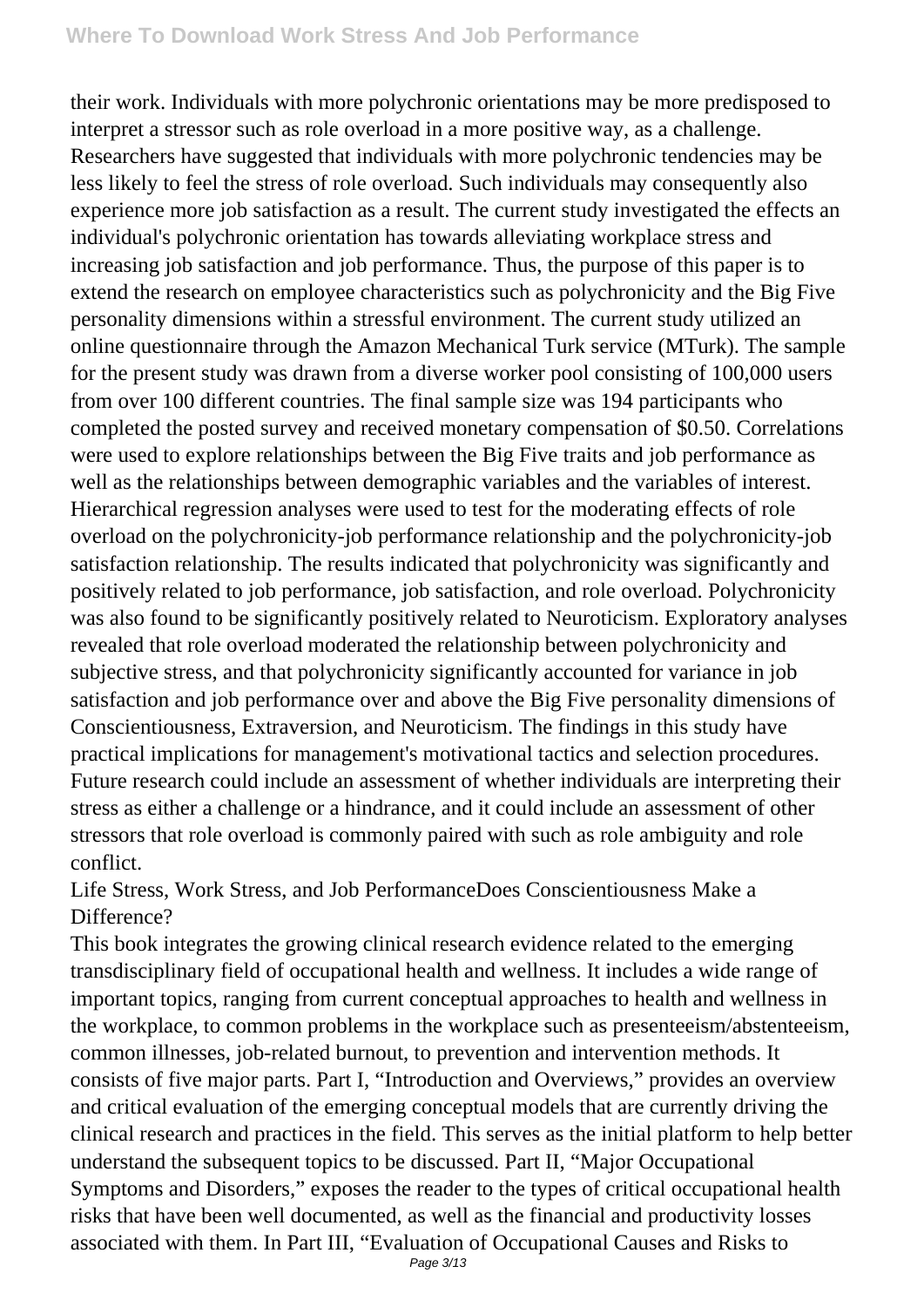Workers' Health," a comprehensive evaluation of these risks and causes of such occupational health threats is provided. This leads to Part IV, "Prevention and Intervention Methods," which delineates methods to prevent or intervene with these potential occupational health issues. Part V, "Research, Evaluation, Diversity and Practice," concludes the book with the review of epidemiological, measurement, diversity, policy, and practice issues–with guidelines on changes that are needed to decrease the economic and health care impact of illnesses in the workplace, and recommendations for future. All chapters provide a balance among theoretical models, current best-practice guidelines, and evidence-based documentation of such models and guidelines. The contributors were carefully selected for their unique knowledge, as well as their ability to meaningfully present this information in a comprehensive manner. As such, this Handbook is of great interest and use to health care and rehabilitation professionals, management and human resource personnel, researchers and academicians alike.

Super series are a set of workbooks to accompany the flexible learning programme specifically designed and developed by the Institute of Leadership & Management (ILM) to support their Level 3 Certificate in First Line Management. The learning content is also closely aligned to the Level 3 S/NVQ in Management. The series consists of 35 workbooks. Each book will map on to a course unit (35 books/units).

The Line Between Motivation and Abuse

Managing Stress in the Workplace

Performance Management Systems

Occupational Stress: Breakthroughs in Research and Practice

QUALITY OF WORK LIFE, JOB SATISFACTION AND JOB PERFORMANCE *Job stress is a common occurrence and of the utmost concern for management (Avey, Luthans, & Jensen, 2009). Canadian employees report workplace stress as a primary cause of mental health concerns which can subsequently impact workplace productivity and job performance (Mental Health Commission of Canada, 2019). In addition, the novel Coronavirus has had several negative consequences on people including for example the forced closure of work which has resulted in financial, social and health-related problems in part due to the consequences of stress (Brooks et al., 2020; Hossain, Sultana, & Purohit, 2020; Probst, Humer, Stippl, & Pieh, 2020; Sharma et al., 2020). Sports organizations are their employees are certainly not immune to the deleterious effects of stress (c.f., MacIntosh & Burton, 2019). Consequently, one of the management considerations to attenuate for stress is known as job characteristics (c.f., Hackman & Oldham, 1976). Hackman and Oldham (1976) developed the job characteristics theory, which can be used to understand the relationship between job characteristics, job design with various outcomes of interests such as performance. They suggested five characteristics of the job (i.e., skill variety, task identity, task significance, autonomy, and feedback) that influenced personal and work-related outcomes (Hackman & Oldham, 1976).*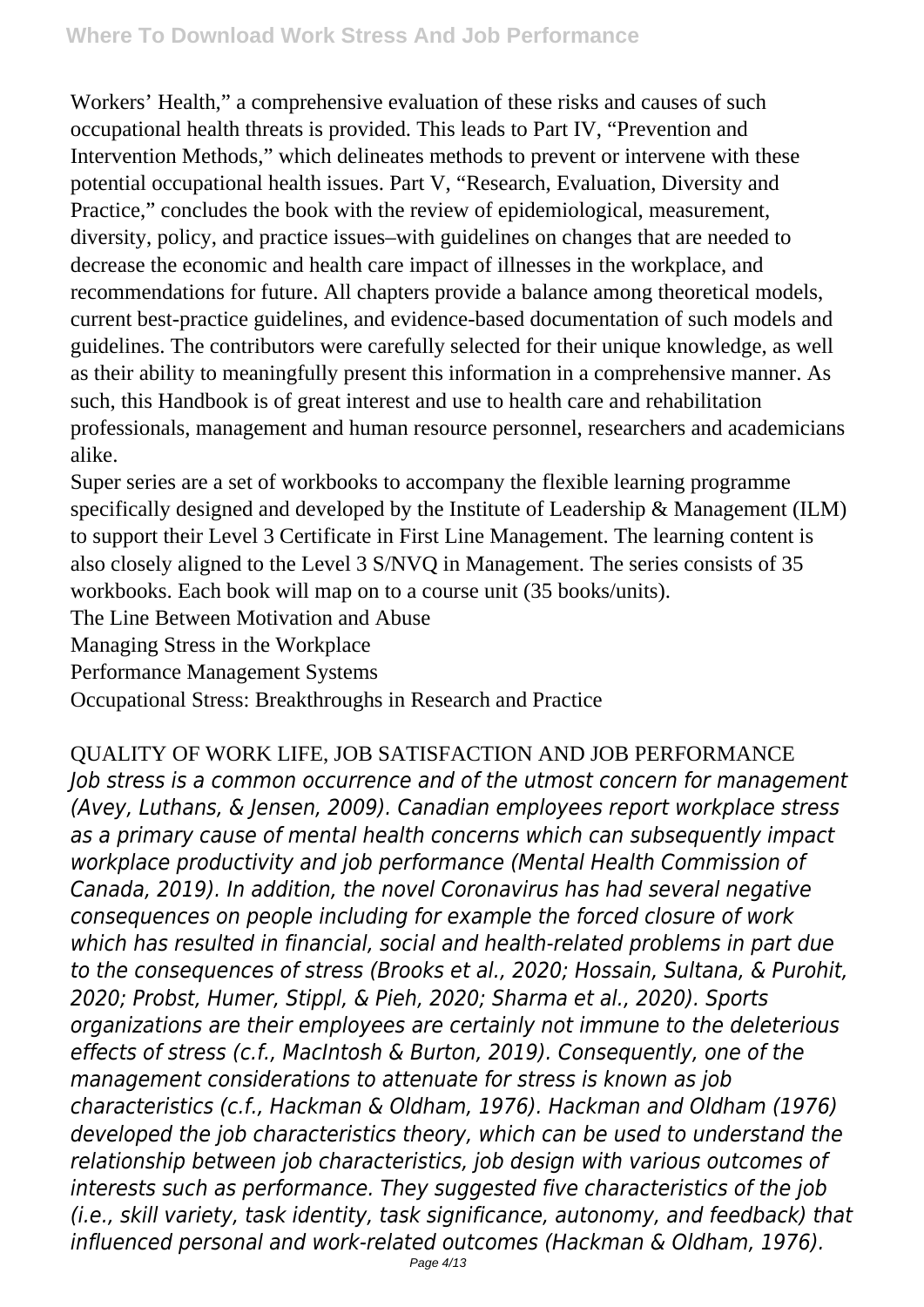*Research has shown that when employees are faced with stressful conditions and high job demands, moral and economic support from the organization is needed (Krishnan & Mary, 2012). Organizational support theory (OST) proposes that employees form a general perception and belief concerning how the organizational management values their contributions and cares about their well-being (Eisenberger et al., 1986; Rhoades & Eisenberger, 2002). According to OST, such perceptions could have considerable effects on work outcomes (Eisenberger & Stinglhamber, 2011; Rhoades & Eisenberger, 2002), employees' work attitudes and behaviors including feelings of stress (Kurtessis et al., 2015). The purpose of this study was to investigate the causal relationship between job characteristics, perceived organizational support, job stress, and job performance. This research was conducted on the employees within the sports sectors in Canada (N = 146) during the Covid-19 pandemic. Using a structural equation model (SEM), this study describes the relationships which exist based upon validated existing measures, specifically: Job Characteristics questionnaires (Morgeson & Humphrey, 2006), Perceived Organizational Support (SPOS) short version questionnaire (Eisenberger, Cummings, Armeli, & Lynch, 1997), Job Stress Scale (Parker & DeCotiis, 1983) and Williams and Anderson's job performance questionnaire (Williams & Anderson, 1991). The results of the study confirm that job characteristics components can decrease overall job stress and improve job performance amongst sports employees even during a pandemic. Moreover, there is a significant impact between the level of organizational support and job stress. Specifically, when organizational support increases, job stress will be reduced. This study contributes to the extant sport management literature within organizational behavior and provides an account of the importance for management to take a personcentered approach, particularly during high-stress times such as the Covid-19 Pandemic.*

*This study is to know about "Work-related stresses and its impact on job performance of employees (Guest Lectures of Government Colleges of Belagavi District, Karnataka)". Today's work is not completely free from Stress. Stress at a workplace is getting more & more attention. Stress can be defined as the psychological & physiological reaction which takes place at the workplace, which is in the result of an imbalance in employees work life & personal life of the employees. The researcher has used Convenient sampling method to choose 1 0 0 respondents chosen for the study. Simple percentage, Frequency & Average mean were uses for analysis of data. Job stability & security, poor pay, career development is the most ranked stressors and that impact more on their performance.*

*Originally published in 1995, this book was the most up-to-date and comprehensive account of research on occupational stress at the time. It identifies the sources, consequences and treatments of stress in the workplace from the perspective of organizational psychology and makes clear*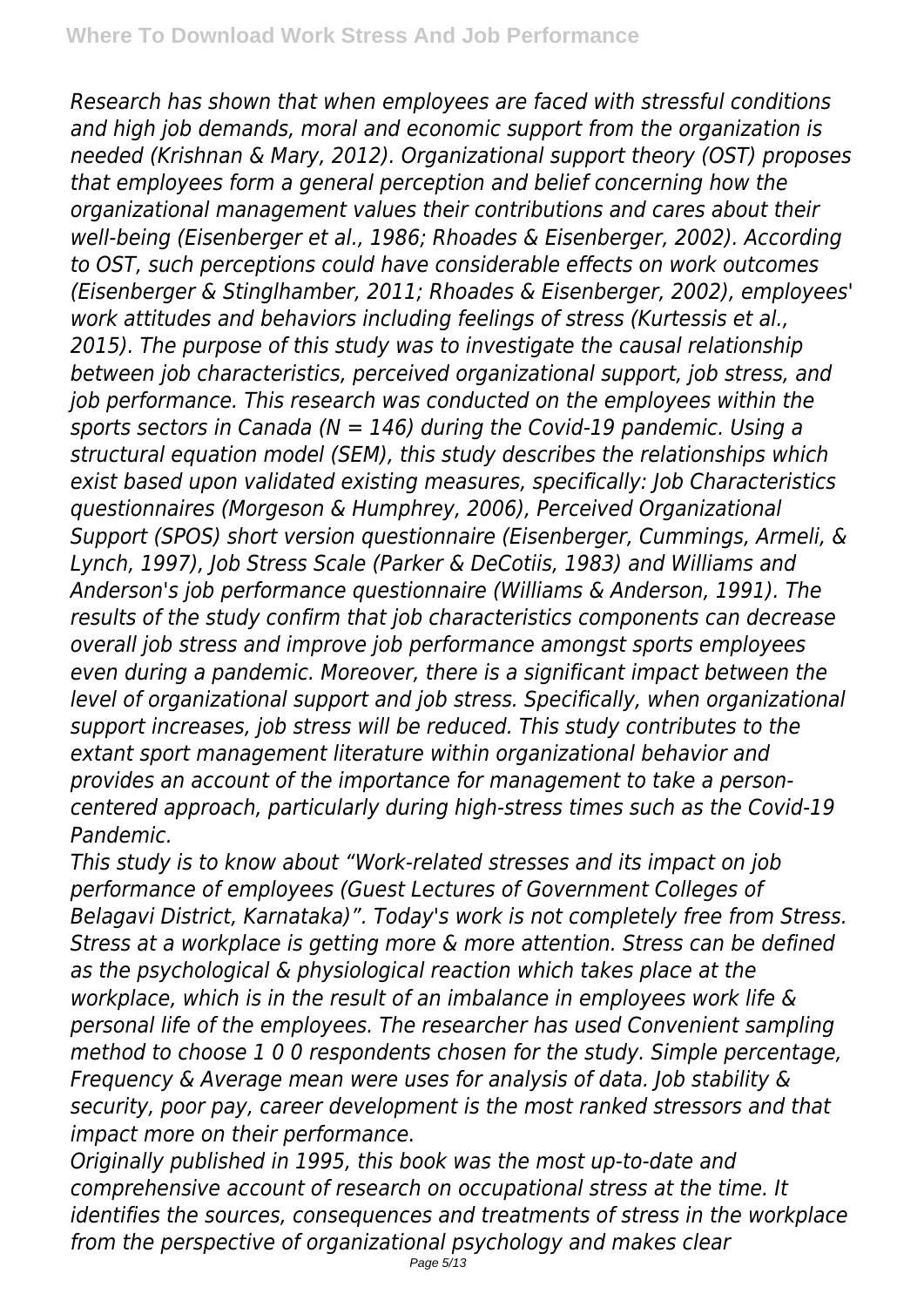*recommendations for future work in this area. Terry Beehr discusses how role ambiguity and conflict act as stressors in the workplace, and discusses the characteristics of the job and the organization itself that can adversely affect performance. He examines the effects of stress in the workplace and describes methods that can be used to alleviate the problem, both at the individual and organizational level. In addition, the book is illustrated with many examples from field research over the author's twenty years of experience in studying the workplace. This book will be of considerable interest to students and researchers in occupational psychology, as well as managers and trainers. Terry Beehr is still working in this field today.*

*Stress is derived from the Latin word "Stringer" which means to draw tight. Stress is a dynamic condition in which an individual is confronted with an opportunity, demand or resource related to what the individual desires and for which the outcome is perceived to be both uncertain and important. When a person is contented with his job as a mean of livelihood for his performance and expectation, then his output is optimum, otherwise it leads to stress. The nonspecific response of the body to any demand made upon it in order to maintain physiological equilibrium, psycho-social stimulate are probably the common most stressors affecting human beings.*

*How to Deal with Work Stress and Negative Coworkers*

*Managing the Causes of Work-related Stress*

*The Causes of Work Related Stress and Its Impact on Job Performance Handbook of Work Stress*

## *Does Conscientiousness Make a Difference? How to Reduce Workplace Conflict and Stress*

*This book is a handbook for people who want to assure the use of reliable and valid questionnaires for collecting information about organizations. It significantly reduces the time and effort required for obtaining validated multi-question measures of aspects of organizational 'health' such as employee job satisfaction, organizational commitment, organizational justice, and workplace behaviors. It helps users in measuring some factors underlying employee perceptions of work such as job characteristics, role ambiguity or conflict, job stress, and the extent to which employees believe their values and those of the organization are congruent. All the measures in the book have been used and tested in research studies published in the 1990's. In addition, all the measures describe the extent and types of reliability and validity tests that have been completed, a feature that organizational researchers should find particularly useful. All in all, this book is a handy tool to increase the efficiency of researchers, consultants, managers, or organizational development specialists in obtaining reliable and valid information about how employees view their jobs and organizations. Emphasising stress prevention rather than stress management, Dr Rita Agrawal advocates a proactive approach while dealing with stress. This 160-page pocket guide is for self-managing stress and managing*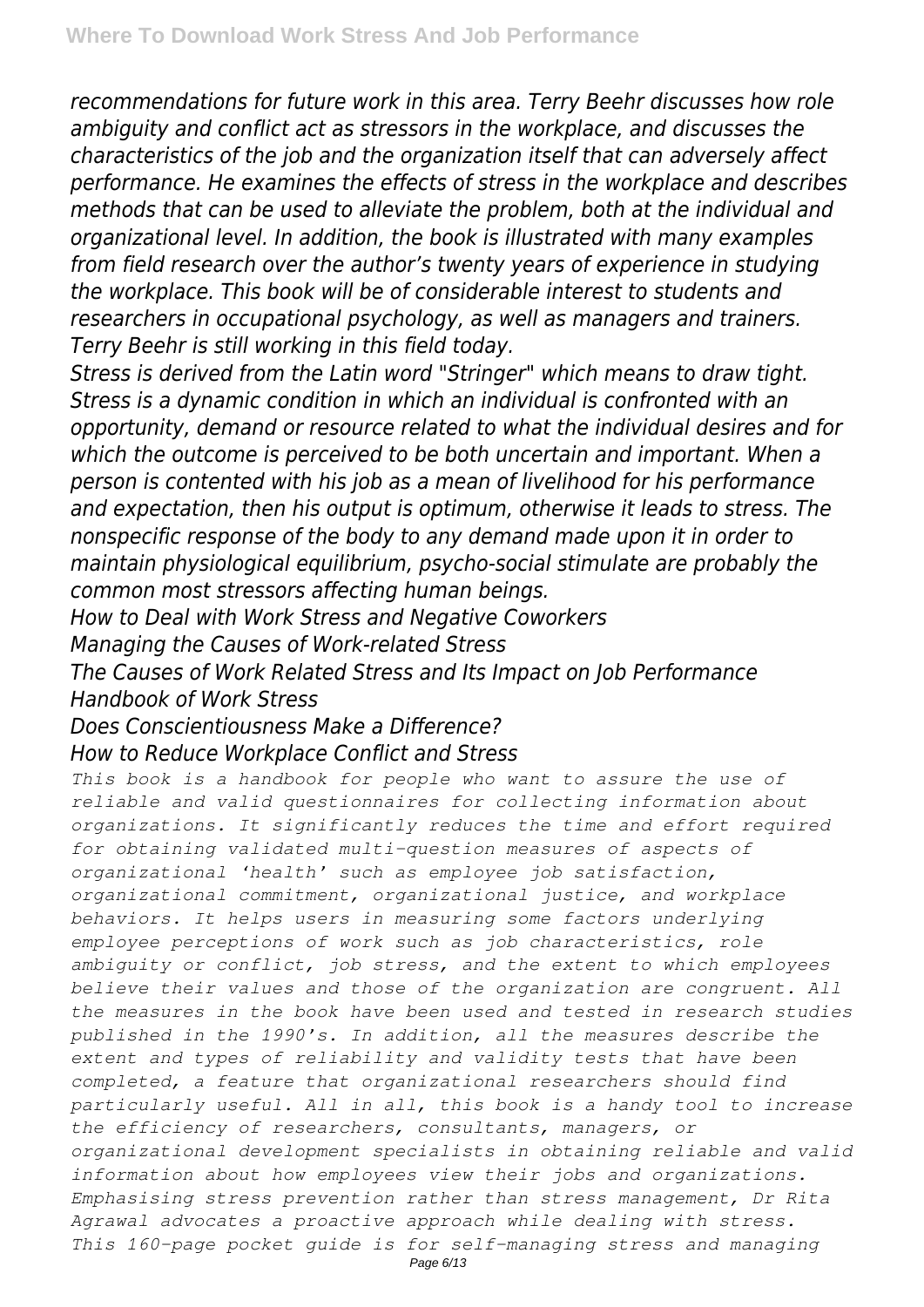*stress in others. Poses practical strategies for how to deal with time, anger, people, fatigue, evaluation pressures and more. This practical pocket guide for managers will teach you how to channel stress to enhance your own performance and the performance of those you manage.*

*"Nurses play a vital role in improving the safety and quality of patient car -- not only in the hospital or ambulatory treatment facility, but also of community-based care and the care performed by family members. Nurses need know what proven techniques and interventions they can use to enhance patient outcomes. To address this need, the Agency for Healthcare Research and Quality (AHRQ), with additional funding from the Robert Wood Johnson Foundation, has prepared this comprehensive, 1,400-page, handbook for nurses on patient safety and quality -- Patient Safety and Quality: An Evidence-Based Handbook for Nurses. (AHRQ Publication No. 08-0043)."--Online AHRQ blurb, http://www.ahrq.gov/qual/nurseshdbk.*

*Occupational Stress and Its Effect on Job Performance*

*Human Resource Management*

*Patient Safety and Quality*

*Practical Solutions for Job Stress*

*Stress and Productivity*

*Stress in Life and at Work*

During the past two decades, the nature of work has changed dramatically, as more and more organizations downsize, outsource and move toward short-term contracts, part-time working and teleworking. The costs of stress in the workplace in most of the developed and developing world have risen accordingly in terms of increased sickness absence, labour turnover, burnout, premature death and decreased productivity. This book, in one volume, provides all the major theories of organizational stress from the leading researchers and writers in the field. It is a guide to identifying the sources of pressures in jobs and the workplace so that we may be able to intervene to change and manage the growing problem of organizational stress. It is an unfortunate reality that many employees experience elevated levels of stress at work. Feeling stressed has impacts beyond mere emotions. For example, a survey of European Union member states found that 28% of employees reported stress?related illness or health issues, and studies in the USA have found that over 25% of employees reported that they are often or very often burned out by their work. Also, not all stress should be or can be eliminated, as many industries and jobs are highly demanding in their nature. Therefore, it is important that employees, employers, clinicians, and researchers endeavor to develop a better understanding of workplace stressors and how employee health and well?being can be improved. This book can help individuals and organizations better appreciate stressors faced by employees. It showcases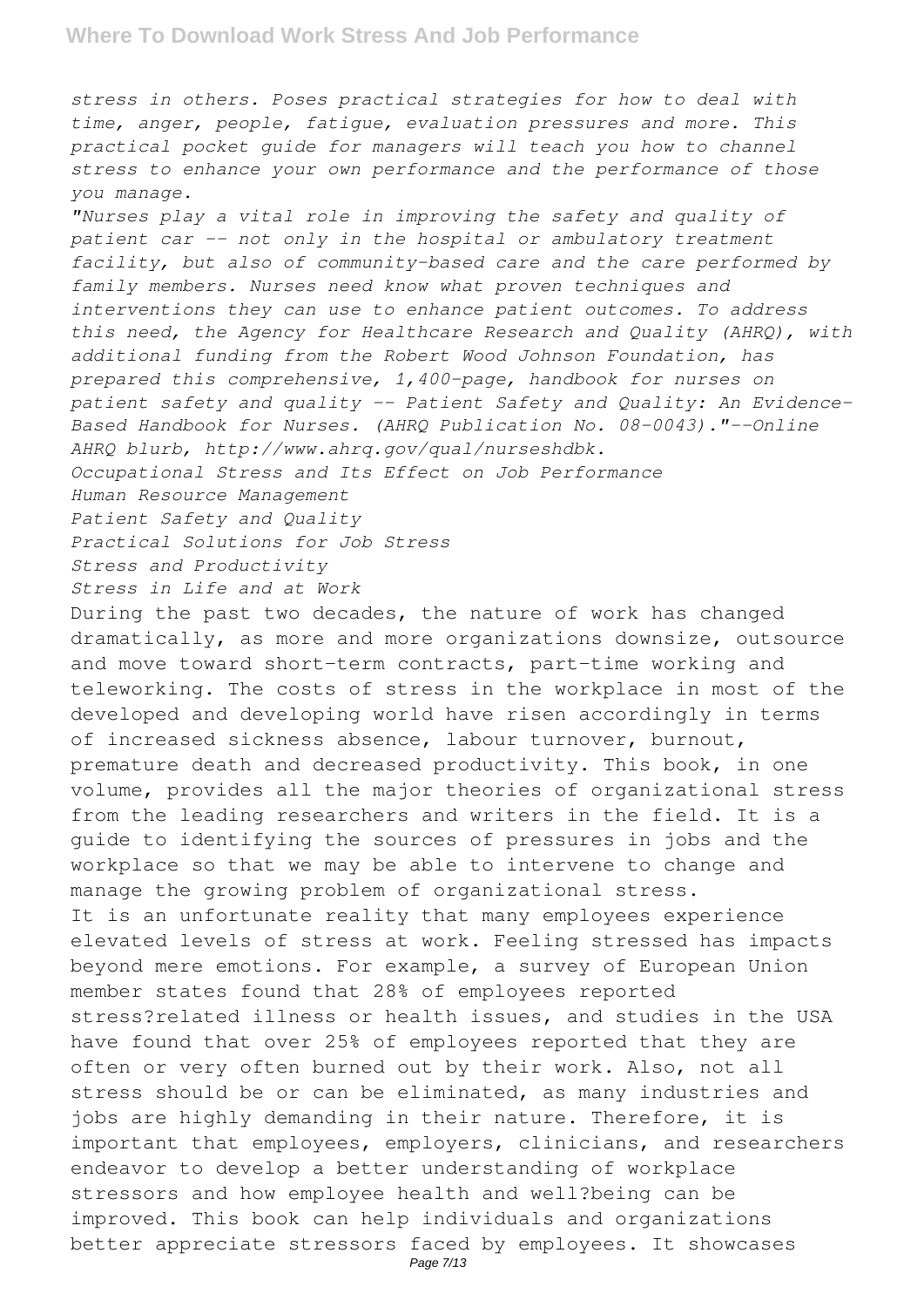### **Where To Download Work Stress And Job Performance**

research by over two dozen authors in twelve chapters, focusing on the interpersonal and occupation?based sources of workplace stress, as well as how to alleviate work stress. Coworkers, supervisors, and others with whom a person works can have a dramatic influence on the degree of stress a worker experiences, and it is often the interpersonal conflict that is unrelated to one's job that is the most difficult to manage. In addition, the context of a person's work also influences the degree and type of stressors they encounter at work, and this book examines several occupations and their associated stress. We hope that these findings provide ways for individuals and organizations to enhance the well?being of employees.

Stress at work is a priority issue of the European Agency of Safety and Health at Work. The report addresses the following issues and questions: the nature of stress at work; stress management strategies; does work stress affect health and wellbeing and, if so, how?; the implications of existing research for the management of work-related stress. This report examines the difficulties involved in placing work stress in the context of other life stress factors. It is stated that work stress is a current and future health and safety issue, and, as such, should be dealt with in the same logical and systematic way as other health and safety issues.

This book asks the crucial question: When does high performance supervision become abusive supervision? As more organizations push to adopt high performance work practices (HPWP), the onus increasingly falls on supervisors to do whatever it takes to maximize the productivity of their work teams. In this rigorous, research-based volume, international contributors offer insight into how and when seemingly-beneficial workplace practices cross the line from motivation to abuse. By reviewing critical issues in both high performance work practices and abusive supervision, it illuminates the crossover between these two modes of work, and forges a path for future scholarship.

#### A Handbook

The role of context

An Evidence-based Handbook for Nurses

How to Navigate Clueless Colleagues, Lunch-Stealing Bosses and Other Tricky Situations at Work

Psychological Stress in the Workplace (Psychology Revivals) Impact of Job Stress on Job Performance of Employees in Pakistan Promotes theory and research in the area of occupational stress, health and well being, and brings together and showcases the work of some of the best researchers and theorists who contribute to this area. This collection gives a critical assessment of knowledge, and major gaps in knowledge, on occupational stress and well being. For a lot of people, some measure of stress is needed to sharpen their focus and help them deliver their best at work just like some heat helps in purifying gold ore to get Page 8/13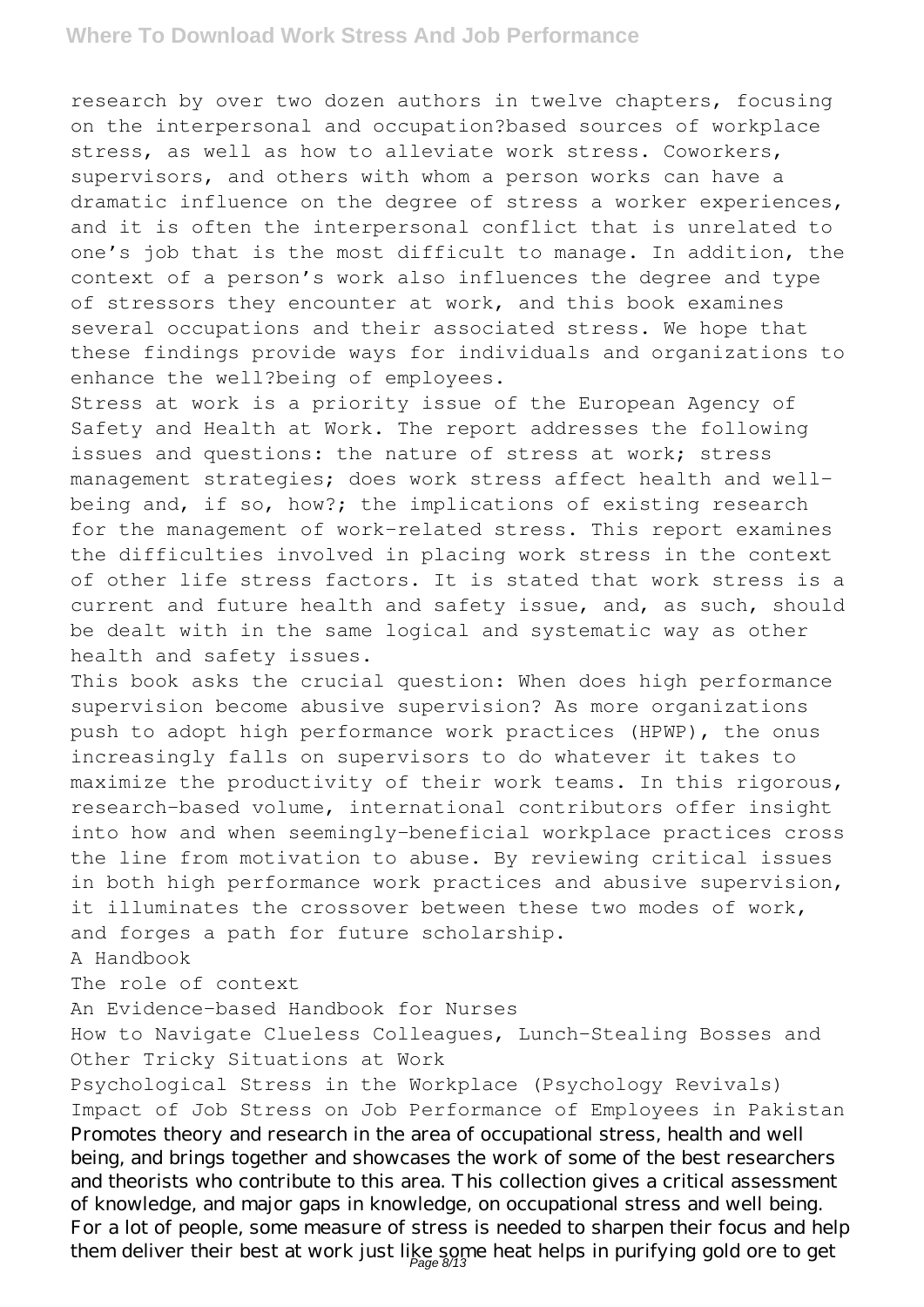the real thing. Remember how you would stay in your pajamas, without bothering with a bath or grooming, on a day you have absolutely nothing planned and no particular goal to achieve? Having no demands made on you at work will make you nothing short of a mediocre worker since there is nothing to prove. But while a little stress may spur you into giving your best, excessive stress will affect your productivity and job performance. It may also take a toll on your personal life, physical health, and emotional wellbeing. Once you start dreading the bleeping of your alarm in the morning or wishing your train ride to work would extend some more, the stress is probably becoming too much for you. According to the US National Institute for Occupational Safety and Health, job stress is the ''harmful physical and emotional responses that occur when the requirements of a job do not match the capabilities, resources, or needs of the worker''. While you may not have the luxury of leaving a job that stresses you for another, you can take steps to reduce your stress levels. More from this book: -Ways to deal with negative people -Pressure management techniques in the workplace -How to work less and boost productivity -Managing workplace induced stress -Productive stress management techniques

This volume examines the causes and consequences of stress in the military, focussing on how stress and well-being shape the experiences of military personnel both in and out of the combat zone.

More and more scholars and managers have been paying attention to job stress. The physical and emotional health problems of employees caused by job stress can bring huge economic losses to the companies and even to society. Under China's rapid economic growth, finance organizations, especially banking, have the mission to strengthen their economic power. Competitive pressures are aggravating and uncertainties are increasing among the state-owned banks of China.In this research, we explore the two dimensions of job stress and investigate the relationship between job stress and productivity among China's banking industry employees. Guanxioriented attitude, an important part of Chinese culture, will be considered in the model as a moderating factor. The first objective of this research is to develop job challenge and hindrance stress measurements among China's banking industry employees. The second objective of this research is to examine the relationships among challenge stress, hindrance stress and job satisfaction, turnover intention, and job performance. The last objective of this research is to examine the moderating effect of guanxi-oriented attitude between two dimensions of job stress and job satisfaction.

An Investigation on Factors of Work Stress Influence Job Performance Taking the Measure of Work

Studies of the Context, Content and Outcomes of Stress: A Book of Readings Occupational Stress

New Developments in Theoretical and Conceptual Approaches to Job Stress Interpersonal and Occupation?Based Stress

1.1 PREFACE : An organization, whether a business or an Industrial enterprise needs money, material, machinery and men for its survival and growth. The success or failure of an organization depends upon the effective combination of these factors. However, the management of 'men' means the employees of the organization. Their contribution towards organizational goal is well known to all, since pre-historic time to the most recent time. Whenever we talk about effectiveness and efficiency of an organization, we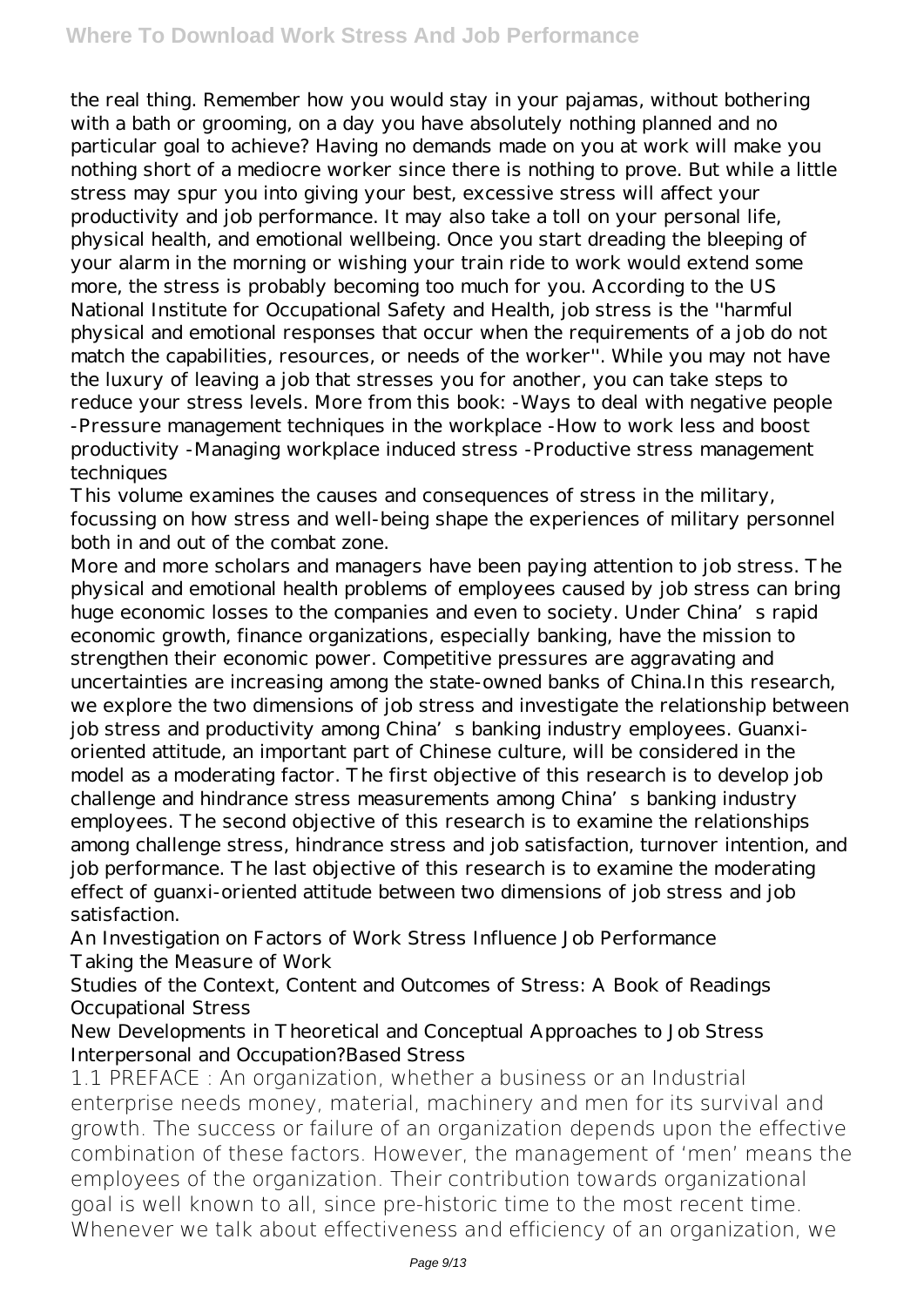have to take a serious cognizance of employees as a major determining factor. Organizational effectiveness is critically dependant on how it attracts, recruits motivates and retains its work force. Today's organizations need to be more flexible so that they are equipped to develop their workforce and enjoy their commitment. If we want an employee's maximum contribution to work, he/she should be provided such a work environment where he/she will have a strong desire to work. The satisfied, happy and hard working employee is the biggest asset of any organization. The work force of any organization is responsible to a large extent for its productivity and profitability. The work environment has important bearing on the efficiency and satisfaction of the employees. A safe work environment provides the basis for a person to enjoy working. The work should not pose a health hazard for the person. Work performance is constantly affected by physical and psychological conditions of work. It is now increasingly realized that many work behavioural problems associated with performance, moral, absenteeism etc. can be solved with increasing awareness of improving the total work environment.

Based on the Management Standards, this new guide will help you, your employees and their representatives manage the issue sensibly and minimise the impact of work-related stress on your business. It might also help you improve how your organisation performs.

Seminar paper from the year 2019 in the subject Leadership and Human Resource Management - Leadership, University of Greenwich (Karachi), course: HRM, language: English, abstract: Police work stress has never been in greater attention. Since police work is extremely stressful as they are facing various issues. The aim of this empirical study was to examine the level of work load, work environment, nature of work and relationship with supervisor with work stress among police officers, in district Quetta Baluchistan. All the police constables were the population of the study. The mixed method approach was used. The descriptive analysis was done on 30 police officers, using simple random sampling technique by quantitative method through questionnaire. In qualitative method 7 respondents were taken as sample by using convenient sampling and thematic analysis was done. Therefore, the findings of quantitative method show that the work load is a highest stressful factor, while life threatening, social isolation, sudden work calls, promotion, salary issue were the major themes of the study. Present study recommends that the smart salary packages and value should be given to them.

Practical Solutions for Job Stress offers a problem-solving approach to the most common workplace dilemmas confronting people daily. Having treated hundreds of individuals with job stress, Dr. Jack Boghosian explains how to handle troublesome behavior and malfunctioning workplace systems by finding ways to hold people accountable for what they say and do. Youll also learn how to change distorted beliefs that lead to ineffective coping. By using the oral and written communication strategies outlined by Dr. Boghosian, you can show co-workers and supervisors how workplace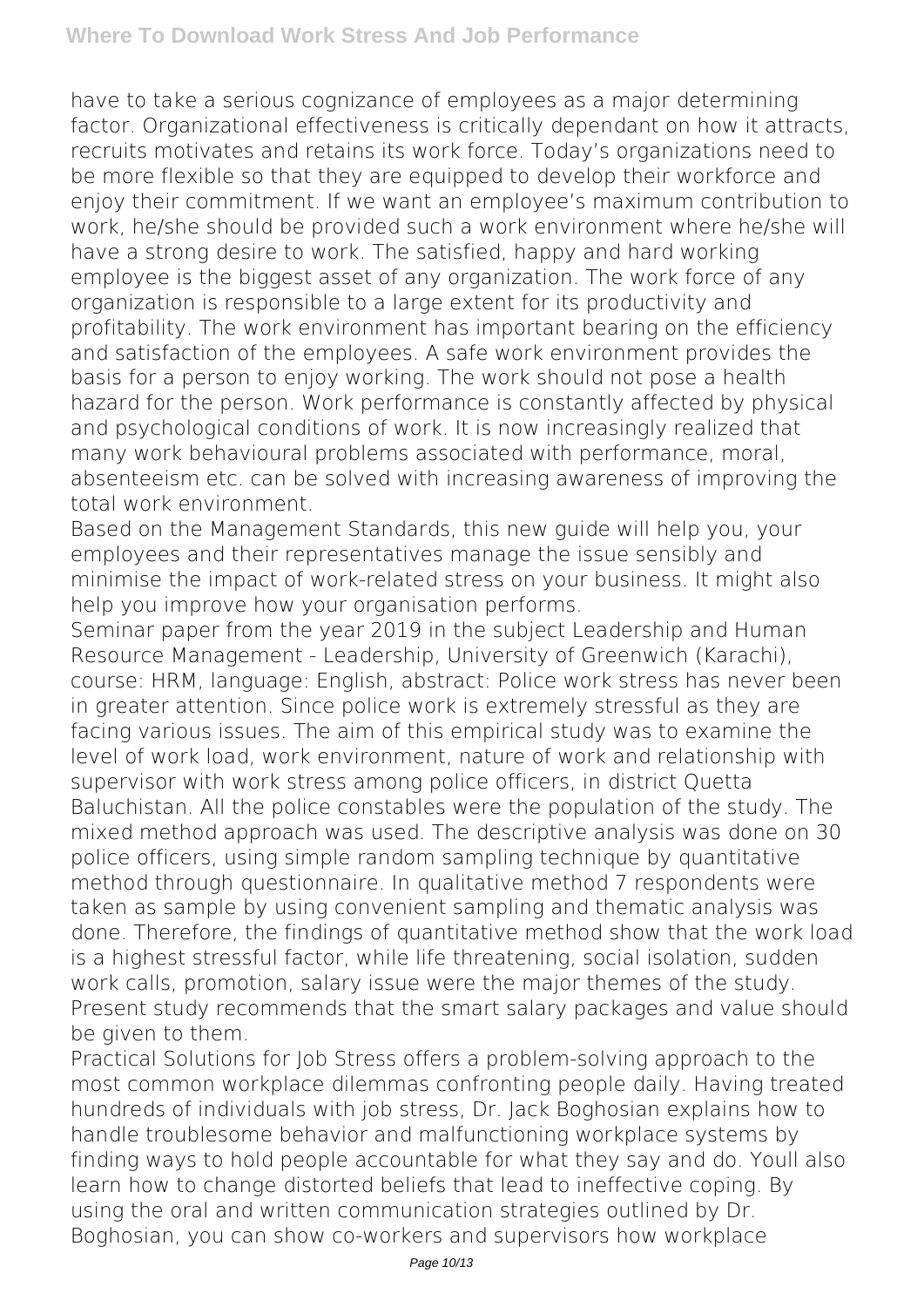problemsimpair your job performance, and how specific changes can improve things. Learning to effectively deal with manipulation by others will help you replace self-doubt with self-respect.

Understanding the High Performance Workplace

Predicting Job Performance and Job Satisfaction

Performance Under Pressure

Work Stress

The Causal Relationship Between Job Characteristics, Organizational Support, Stress and Performance

Handbook of Occupational Health and Wellness

Questions about the causes or sources of work stress have been the subject of considerable research, as well as public fascination, for several decades. Earlier interest in this issue focused on the question of whether some jobs are simply more inherently stressful than others. Other questions that soon emerged asked whether some individuals were more prone to stress than others. The Handbook of Work Stress focuses primarily on identifying the different sources of work stress across different contexts and individuals. Providing single-volume coverage of both conceptual and experiential approaches to the study of HRM, this text is designed for students who are learning about human resource management for the first time. It provides an interactive, learn-by-doing experience for developing HRM skills. Students are provided with a conceptual framework necessary to understand the relevant issues in HRM, and then develop behavioural skills in each area by actively participating in individual and team exercises which require the application of chapter content to specific organizational situations. Students not only read about concepts, but also practise and experiment by doing and using the techniques in a simulated organizational situation.

Abstract: As organizations become increasingly complex, research into the sources and effects of employee stress is increasingly warranted. The present study examined the relationship between personal life stress, work stress, and job performance. In addition, the role of conscientiousness as a possible moderating variable was analyzed. Several studies regarding the relationship between stress and work performance were reviewed. In the present study, participants completed measures of life stress, job stress, and personality. Supervisors rated the job performance of participants. A significant relationship was found between personal life stress and job stress such that each type of stress was higher when the other was present. Neither personal life stress nor job stress were related to job performance. Conscientiousness was not found to moderate the stress-job performance relationships. Implications of the study and future directions are explored.

'I'm a HUGE fan of Alison Green's "Ask a Manager" column. This book is even better' Robert Sutton, author of The No Asshole Rule and The Asshole Survival Guide 'Ask A Manager is the book I wish I'd had in my desk drawer when I was starting out (or even, let's be honest, fifteen years in)' - Sarah Knight, New York Times bestselling author of The Life-Changing Magic of Not Giving a F\*ck A witty, practical guide to navigating 200 difficult professional conversations Ten years as a workplace advice columnist has taught Alison Green that people avoid awkward conversations in the office because they don't know what to say. Thankfully, Alison does. In this incredibly helpful book, she takes on the tough discussions you may need to have during your career. You'll learn what to say when: · colleagues push their work on you - then take credit for it · you accidentally trash-talk someone in an email and hit 'reply all' · you're being micromanaged - or not being managed at all · your boss seems unhappy with your work · you got too drunk at the Christmas party With sharp, sage advice and candid letters from real-life readers, Ask a Manager will help you successfully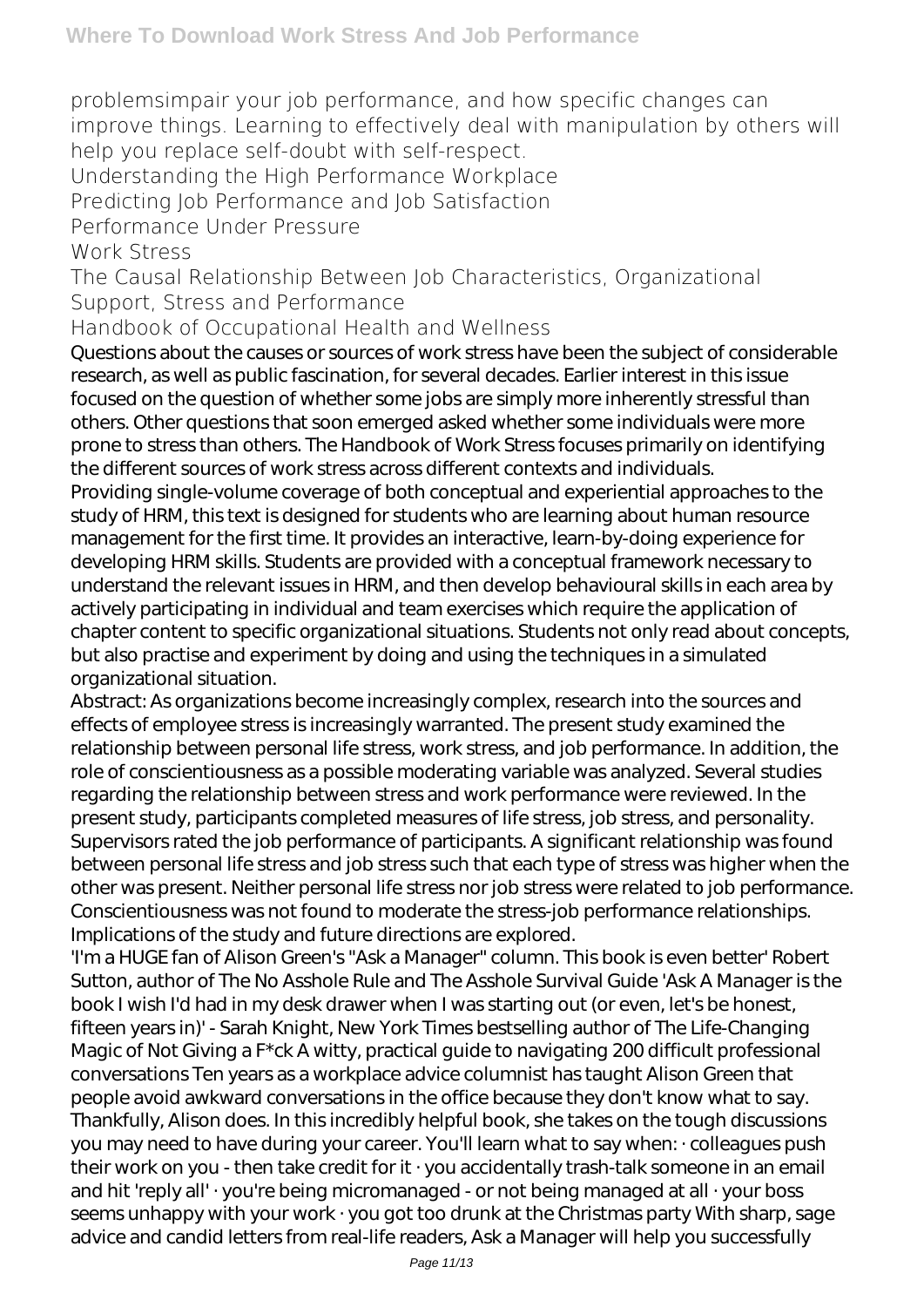navigate the stormy seas of office life. OCCUPATIONAL STRESS, JOB PERFORMANCE AND JOB SATISFACTION An Experiential Approach Organizational stress and job performance. A case study of police officers in district Quetta Theories of Organizational Stress Social Science Cases Research on Work-related Stress

Stress is a phenomenon that bombards us in our daily life and it affects all segments of human life including child, youth and old stage. Various conditions cause stress in one's life like fear of losing a job, financial instability, emotional event or due to any personnel reason. Mostly, stress impacts a performance of individual in a negative way regardless he/she is working in an organization or doing any other social life work. Stress has impact on job performance of an employee working in an organization. There is level of absorbing stress of each individual and it varies from person to person. For one individual demotion of job would be high stressful as compared to other. Similarly, ways to handle stress also vary on individual basis. Some people have more willpower to face high problematic situations with little stress and some people have to demonstrate minor problem as a high stress problem

Psychology has been interested in the well-being and performance of people at work for over a century, but our knowledge about both issues, and how they relate to each other, is still evolving. This important new collection provides new understandings on what it means to work productively while also feeling happy, socially related and healthy. Including contributions from a range of international experts, the book begins with a conceptual framework for understanding both concepts, before showing how a variety of different contexts, both organizational and personal, impact upon well-being and performance. The book includes chapters on specific job roles, from creative work to service positions, as well as the importance of HR policies and how the individual worker can determine their own well-being and performance. Also featuring a chapter on researching this fascinating area, Well-being and Performance at Work will be essential reading for all students and researchers of organizational or occupational psychology, HRM and business and management. It is also hugely relevant for any professionals interested in the productivity and well-being of their organizations.

Work-related stress is costly not only to employees, but also to organizations and society. For example, it is estimated that work-related stress, depression, and anxiety costs British employers £1,035 per employee and that workplace stress costs the US economy up to \$300 billion annually. However, elevated levels of stress often cannot be changed, and, if demands were not placed on employees, employee learning, organizational innovation, and societal economic growth would be hindered. Consequently, it is vital that occupational health practitioners, employees, employers and researchers strive to better understand and manage workplace stress, such that employee health and well-being can be improved. This book can assist organizations and individuals as they encounter workplace stress. This edition highlights research done by 25 authors across 12 chapters that challenges how work stress is viewed and assessed. Additionally, a number of social and psychological influences on the stress experience are examined. Our beliefs and Page 12/13